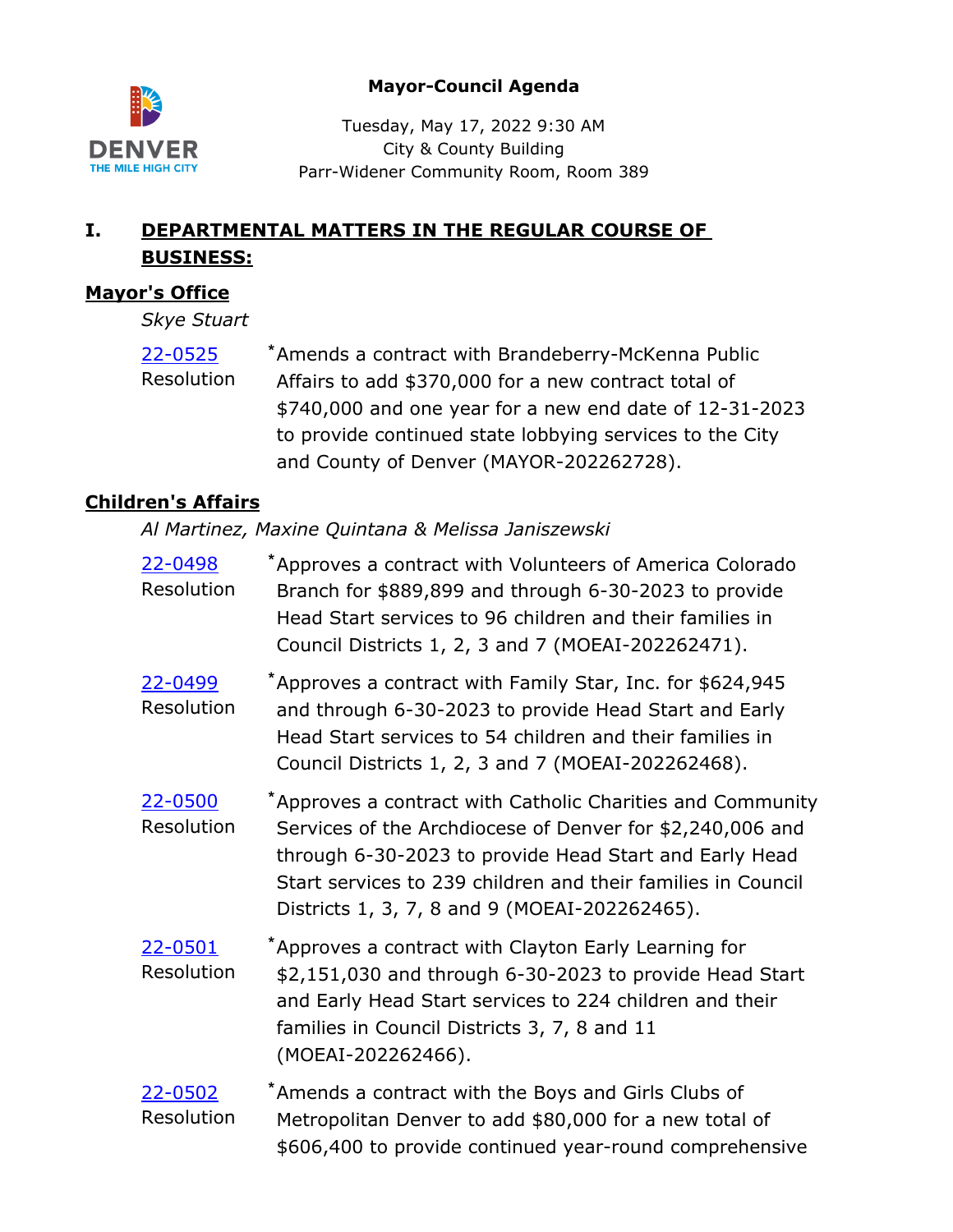> out-of-school-time services for approximately 3,000 youth annually, citywide. No change to contract duration (MOEAI-202261818).

- Approves a contract with Colorado Statewide Parent Coalition for \$674,400 in American Rescue Plan Act (ARPA) funds and through 12-31-2022 to support early childhood educators and providers serving immigrant and refugee communities, communities of color, and children with special needs, citywide (MOEAI-202262292). [22-0503](http://denver.legistar.com/gateway.aspx?m=l&id=/matter.aspx?key=21570) **\*** Resolution
- Approves a contract with Mile High Early Learning for \$2,811,750 and through 6-30-2023 to provide Head Start services to 321 children and their families in Council Districts 3, 5, 8, 9, and 10 (MOEAI-202262469). [22-0517](http://denver.legistar.com/gateway.aspx?m=l&id=/matter.aspx?key=21584) **\*** Resolution

### **City Attorney**

*Josh Roberts*

Approves a contract with Kaplan Kirsch & Rockwell LLP for \$1,000,000 and through 4-30-2025, with two (2) optional one-year extensions, to serve as special legal counsel on capital project procurement strategies and delivery methods, citywide (ATTNY- 202262940). [22-0516](http://denver.legistar.com/gateway.aspx?m=l&id=/matter.aspx?key=21583) **\*** Resolution

# **Denver International Airport**

*Leann Rush & Carolina Flores*

| 22-0497<br>Resolution | *Approves a purchase order with Oshkosh Truck<br>Corporation for \$2,096,367 for one (1) model 2023 New<br>Generation Striker Airport Rescue Firefighting Vehicle, as<br>defined by the Federal Aviation Administration, to support<br>firefighting operations at Denver International Airport in<br>Council District 11 (PO-00114711). |
|-----------------------|-----------------------------------------------------------------------------------------------------------------------------------------------------------------------------------------------------------------------------------------------------------------------------------------------------------------------------------------|
| 22-0520<br>Resolution | Approves a contract with Anihi Newco, LLC, doing business<br>as Avail, for 10% gross revenue and for (3) three years,<br>with 1 optional one-year extension, to operate a<br>peer-to-peer car sharing platform at Denver International<br>Airport in Council District 11 (202262130).                                                   |
| 22-0521<br>Resolution | Approves a contract with Turo, Inc. for 10% gross revenue<br>and for (3) three years, with 1 optional one-year                                                                                                                                                                                                                          |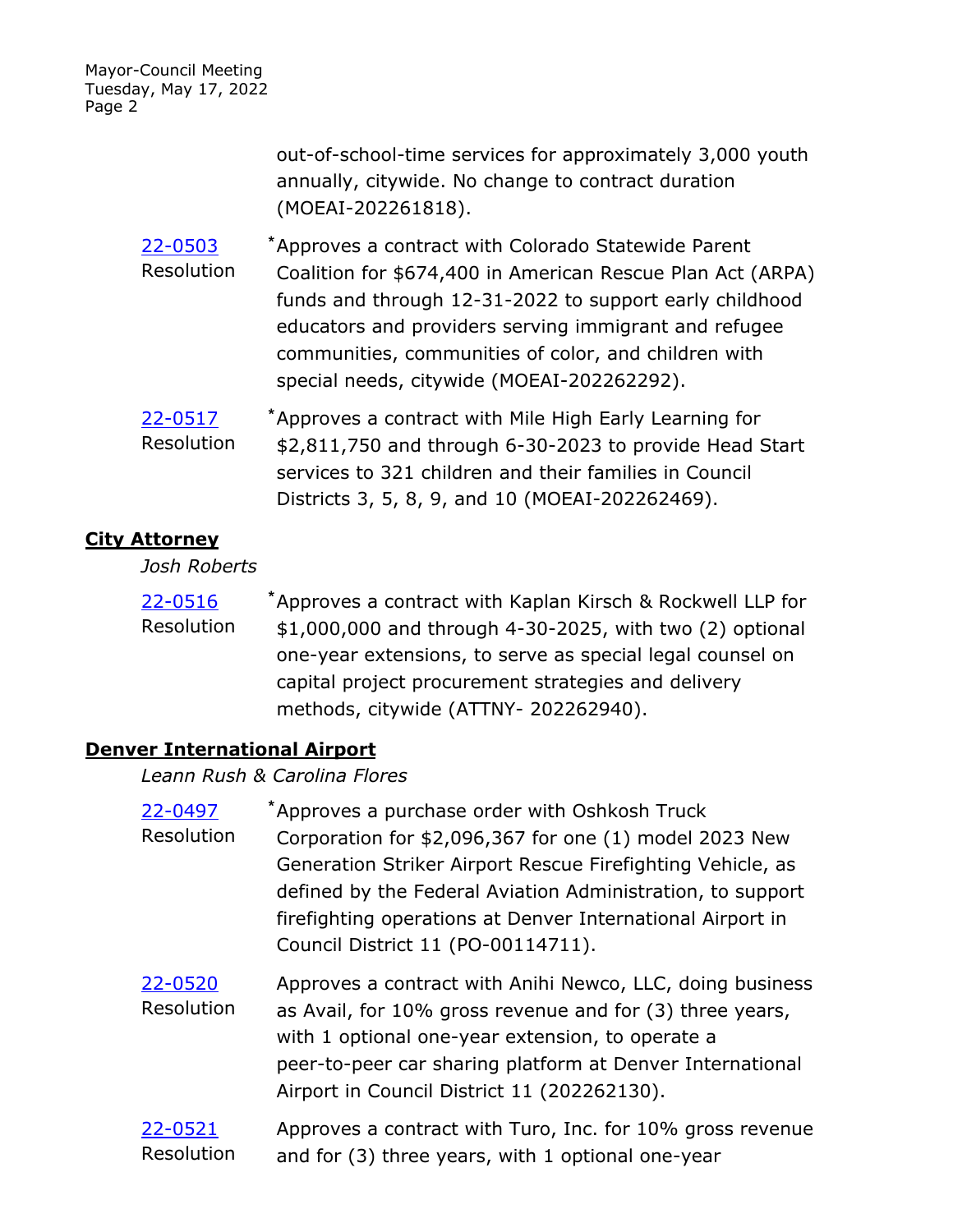> extension, to operate a peer-to-peer car sharing platform at Denver International Airport in Council District 11 (202262131).

Approves an energy performance contract with McKinstry Essention, LLC for \$83,016,250 and for 7 (seven) years to implement the energy and water conservation measures identified in the Investment-Grade Audit (IGA) performed at Denver International Airport in Council District 11 (202161068). [22-0522](http://denver.legistar.com/gateway.aspx?m=l&id=/matter.aspx?key=21589) Resolution

### **Department of Housing Stability**

*Jack Wylie*

- Amends a contract with Atlantis Community Foundation to align the compliance terms for loan financing with the compliance terms of United States Department of Housing and Urban Development (HUD) for the Liberty House affordable housing project, located at 1500 Hooker Street in Council District 3. No change to contract duration or amount (HOST-202161495). [22-0523](http://denver.legistar.com/gateway.aspx?m=l&id=/matter.aspx?key=21590) **\*** Resolution
- Amends a contract with Community Outreach Service Center, Inc. by delaying the contract start date one (1) year for a new start date of 1-1-2023 and through 12-31-2038 to accommodate delays in financial closing of the supportive rental housing project Charity's House, located at 3022 Welton St. in Council District 9. No change to contract amount or scope (HOST-202055119-01). [22-0524](http://denver.legistar.com/gateway.aspx?m=l&id=/matter.aspx?key=21591) **\*** Resolution

### **Department of Transportation and Infrastructure**

*Jason Gallardo*

Relinquishes the following easements in their entirety: the east-west sanitary and utility easements as established in Vacating Ordinance No. 184, Series of 1977 and the easements in the alley bounded by West 14th Avenue, West Colfax Avenue, Fox Street and Galapago Street as established in Vacating Ordinance No 20161134, Series 2016, located at 650 West Colfax Avenue in Council District 10. [22-0526](http://denver.legistar.com/gateway.aspx?m=l&id=/matter.aspx?key=21593) **\*** Bill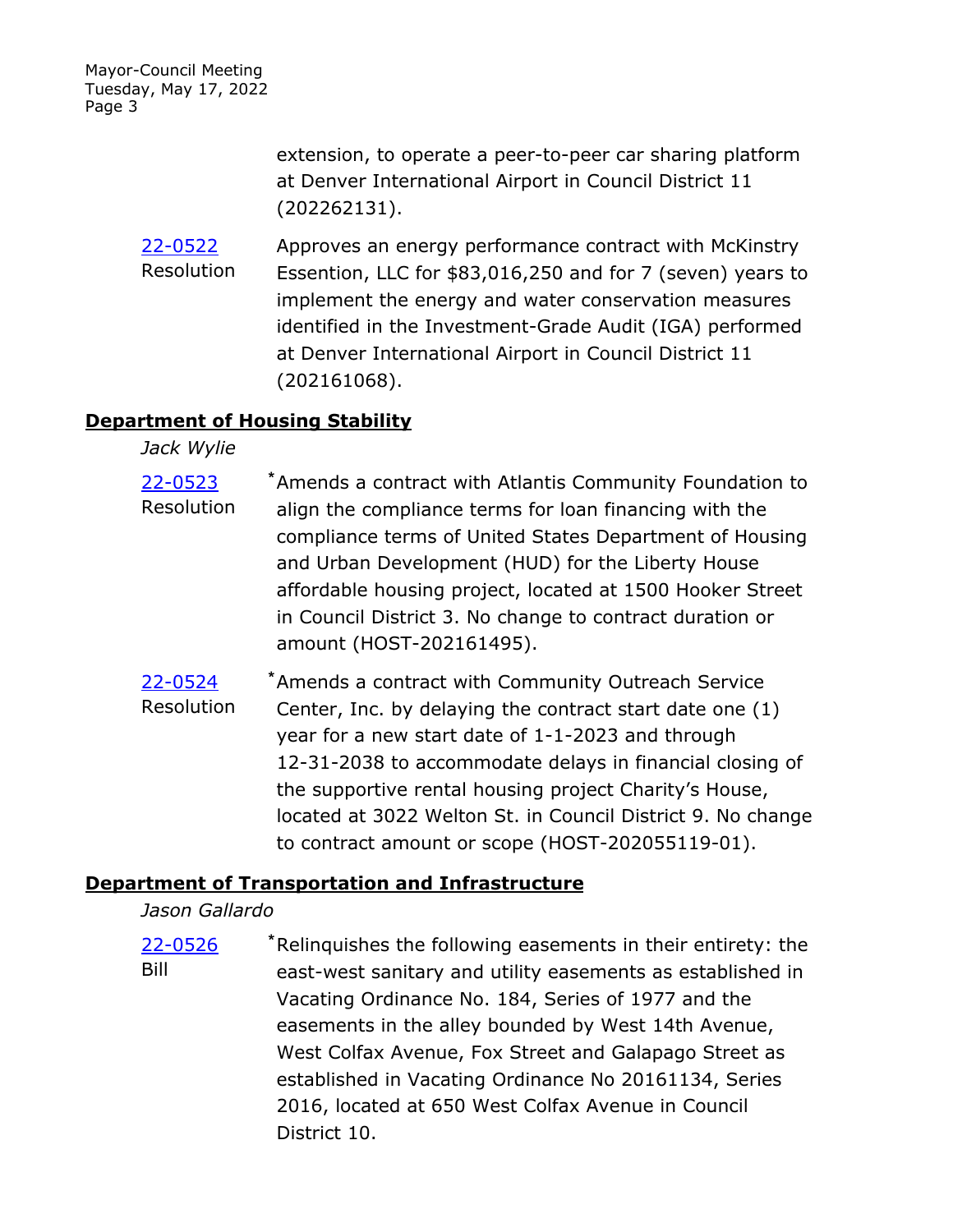| 22-0531    | *Dedicates a parcel of land as public right of way as public |
|------------|--------------------------------------------------------------|
| Resolution | alley, bounded by West 25th Avenue, North Julian Street,     |
|            | West 24th Avenue, and North King Street in Council           |
|            | District 1.                                                  |

Relinquishes the easements in their entirety as established in Vacating Ordinance No. 20200541, Series of 2020, located at 3850 Blake Street in Council District 9. [22-0532](http://denver.legistar.com/gateway.aspx?m=l&id=/matter.aspx?key=21599) **\*** Bill

- Relinquishes the easement in Article I.C., in its entirety reserved in the Property Deed with Recordation No. 2018124831, located at 8801 East 39th Avenue in Council District 8. [22-0533](http://denver.legistar.com/gateway.aspx?m=l&id=/matter.aspx?key=21600) **\*** Bill
- Approves a contract with Insituform Technologies, LLC for \$4,996,553 and 1 year for the 2022 Preventative and Critical Lining Phase 1 project, rehabilitating deteriorated sewer pipes in Council Districts 3 and 7 (202261839). [22-0534](http://denver.legistar.com/gateway.aspx?m=l&id=/matter.aspx?key=21601) **\*** Resolution
- Amends a contract with Samsara Networks, Inc. to add \$107,115 for a new contract total of \$4,779,445.89 to provide telematics solutions for an additional 50 vehicles. No change to contract duration (DOTI-202055321-02). [22-0535](http://denver.legistar.com/gateway.aspx?m=l&id=/matter.aspx?key=21602) **\*** Resolution
- Amends a contract with Stanley Consultants, Inc. by adding \$177,806.46 for a new total of \$1,062,577.17 and three (3) years for a new end date of 4-30-2025 for the 2017 Mill 15 traffic signal upgrade project to improve safety on two roadways by redesigning and reconstructing 19 signals to meet current safety standards in Council District 7 (202262847-03[201843158-03]). [22-0537](http://denver.legistar.com/gateway.aspx?m=l&id=/matter.aspx?key=21604) **\*** Resolution

### **Finance**

*Lisa Lumley, Emily Snyder & Colton Rohloff*

- Appropriates \$2,000,000 from Capital Improvement Fund (32050) contingency to address unanticipated capital improvement needs at La Alma Recreation Center outdoor swimming pool in Council District 3. [22-0519](http://denver.legistar.com/gateway.aspx?m=l&id=/matter.aspx?key=21586) Bill
- Approves a permanent non-exclusive easement agreement with the Board of Water Commissioners for \$10 for relocation of the Denver Water main line in connection [22-0527](http://denver.legistar.com/gateway.aspx?m=l&id=/matter.aspx?key=21594) **\*** Bill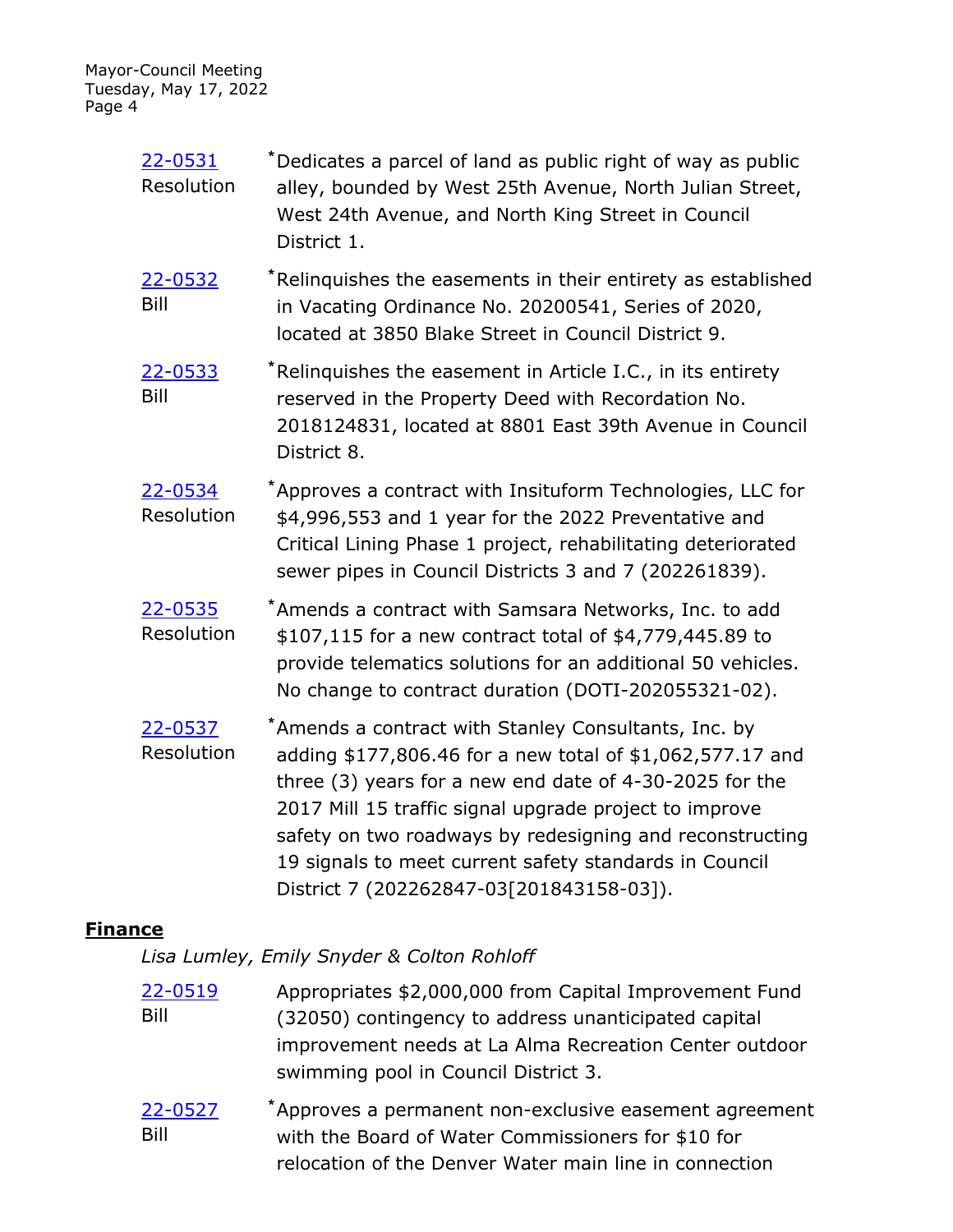> with roadway improvements near 52nd Ave. and Emerson St located along the South Platte River near Heron Pond/Carpio Sanguinette Park in Council District 9 (FINAN-202262814).

### **Human Services**

*Vincent Rivera*

Amends a revenue grant agreement with the Colorado Department of Health Care Policy and Financing by adding \$927,571.46 for a new total of \$1,855,142.92 and one (1) year for a new end date of 6-30-2022 for achieving performance-based deliverables related to County administration, medical assistance eligibility and cooperation with other medical assistance-related entities, citywide (SOCSV-202055468). [22-0515](http://denver.legistar.com/gateway.aspx?m=l&id=/matter.aspx?key=21582) **\*** Bill

### **Parks and Recreation**

#### *Jesus Orrantia*

- Approves a contract with AloTerra Restoration Services, LLC for \$1,000,000 and for three (3) years, with 1 optional one-year extension, for on-call restoration, natural resource management, lake management and other technical services for Denver Parks and Recreation, citywide (202262267). [22-0504](http://denver.legistar.com/gateway.aspx?m=l&id=/matter.aspx?key=21571) **\*** Resolution
- Approves a contract with Biohabitats, Inc. for \$1,000,000 and for three (3) years, with 1 optional one-year extension, for on-call restoration, natural resource management, lake management and other technical services for Denver Parks and Recreation, citywide (202262259). [22-0505](http://denver.legistar.com/gateway.aspx?m=l&id=/matter.aspx?key=21572) **\*** Resolution
- Approves a contract with Cedar Creek Associates, Inc. for \$1,000,000 and for three (3) years, with 1 optional one-year extension, for on-call restoration, natural resource management, lake management and other technical services for Denver Parks and Recreation, citywide (202262239). [22-0506](http://denver.legistar.com/gateway.aspx?m=l&id=/matter.aspx?key=21573) **\*** Resolution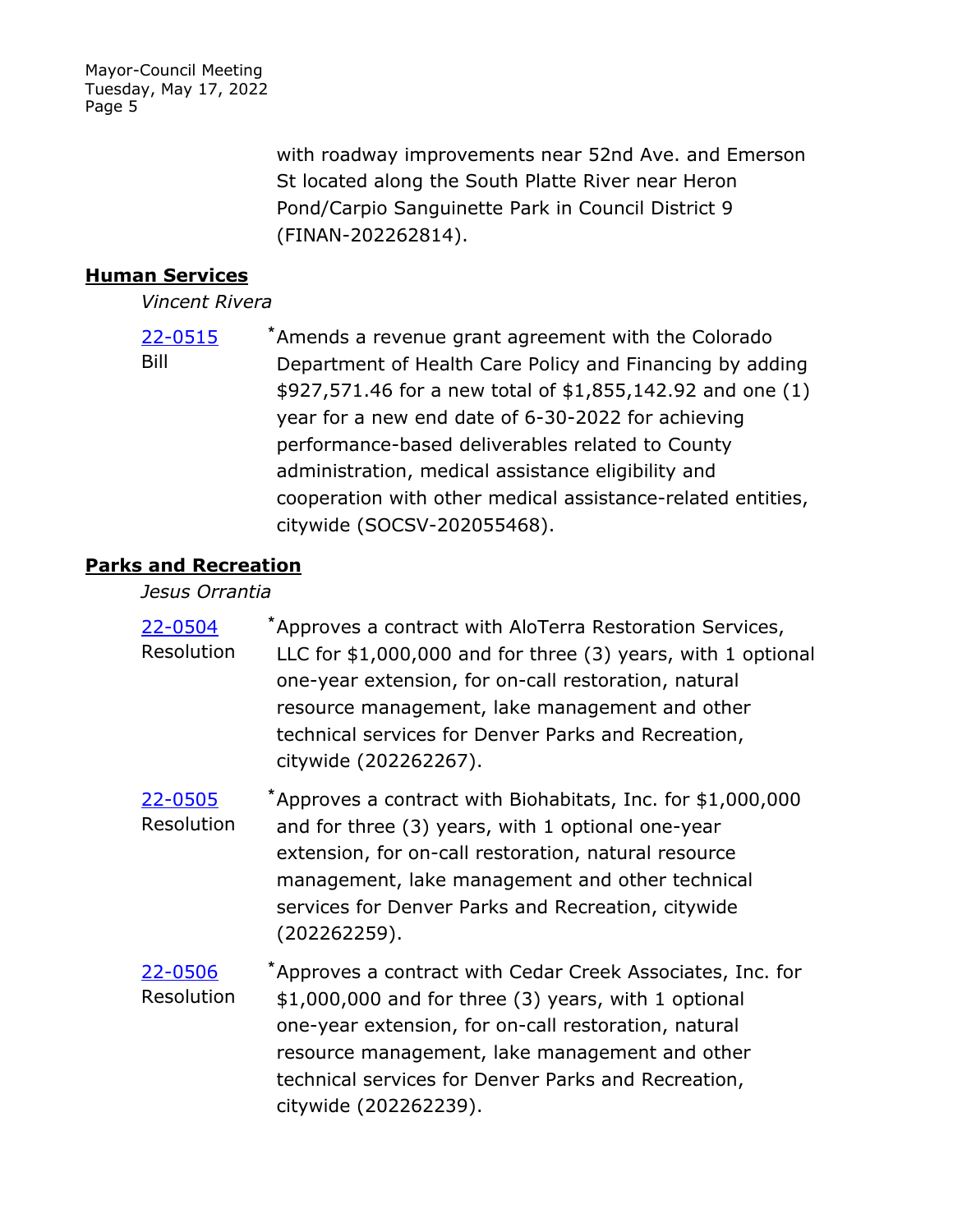- Approves a contract with Dudek for \$1,000,000 and for three (3) years, with 1 optional one-year extension, for on-call restoration, natural resource management, lake management and other technical services for Denver Parks and Recreation, citywide (202262361). [22-0507](http://denver.legistar.com/gateway.aspx?m=l&id=/matter.aspx?key=21574) **\*** Resolution
- Approves a contract with ERO Resources Corporation for \$1,000,000 and for three (3) years, with 1 optional one-year extension, for on-call restoration, natural resource management, lake management and other technical services for Denver Parks and Recreation, citywide (202262258). [22-0508](http://denver.legistar.com/gateway.aspx?m=l&id=/matter.aspx?key=21575) **\*** Resolution
- Approves a contract with GEI Consultants, Inc. for \$1,000,000 and for three (3) years, with 1 optional one-year extension, for on-call restoration, natural resource management, lake management and other technical services for Denver Parks and Recreation, citywide (202262240). [22-0509](http://denver.legistar.com/gateway.aspx?m=l&id=/matter.aspx?key=21576) **\*** Resolution
- Approves a contract with Habitat Management, Inc. for \$1,000,000 and for three (3) years, with 1 optional one-year extension, for on-call restoration, natural resource management, lake management and other technical services for Denver Parks and Recreation, citywide (202262276). [22-0510](http://denver.legistar.com/gateway.aspx?m=l&id=/matter.aspx?key=21577) **\*** Resolution
- Approves a contract with Natural Resource Services, Inc. for \$1,000,000 and for three (3) years, with 1 optional one-year extension, for on-call restoration, natural resource management, lake management and other technical services for Denver Parks and Recreation, citywide (202262277). [22-0511](http://denver.legistar.com/gateway.aspx?m=l&id=/matter.aspx?key=21578) **\*** Resolution
- Approves a contract with Pinyon Environmental, Inc. for \$1,000,000 and for three (3) years, with 1 optional one-year extension, for on-call restoration, natural resource management, lake management and other technical services for Denver Parks and Recreation, citywide (202262257). [22-0512](http://denver.legistar.com/gateway.aspx?m=l&id=/matter.aspx?key=21579) **\*** Resolution